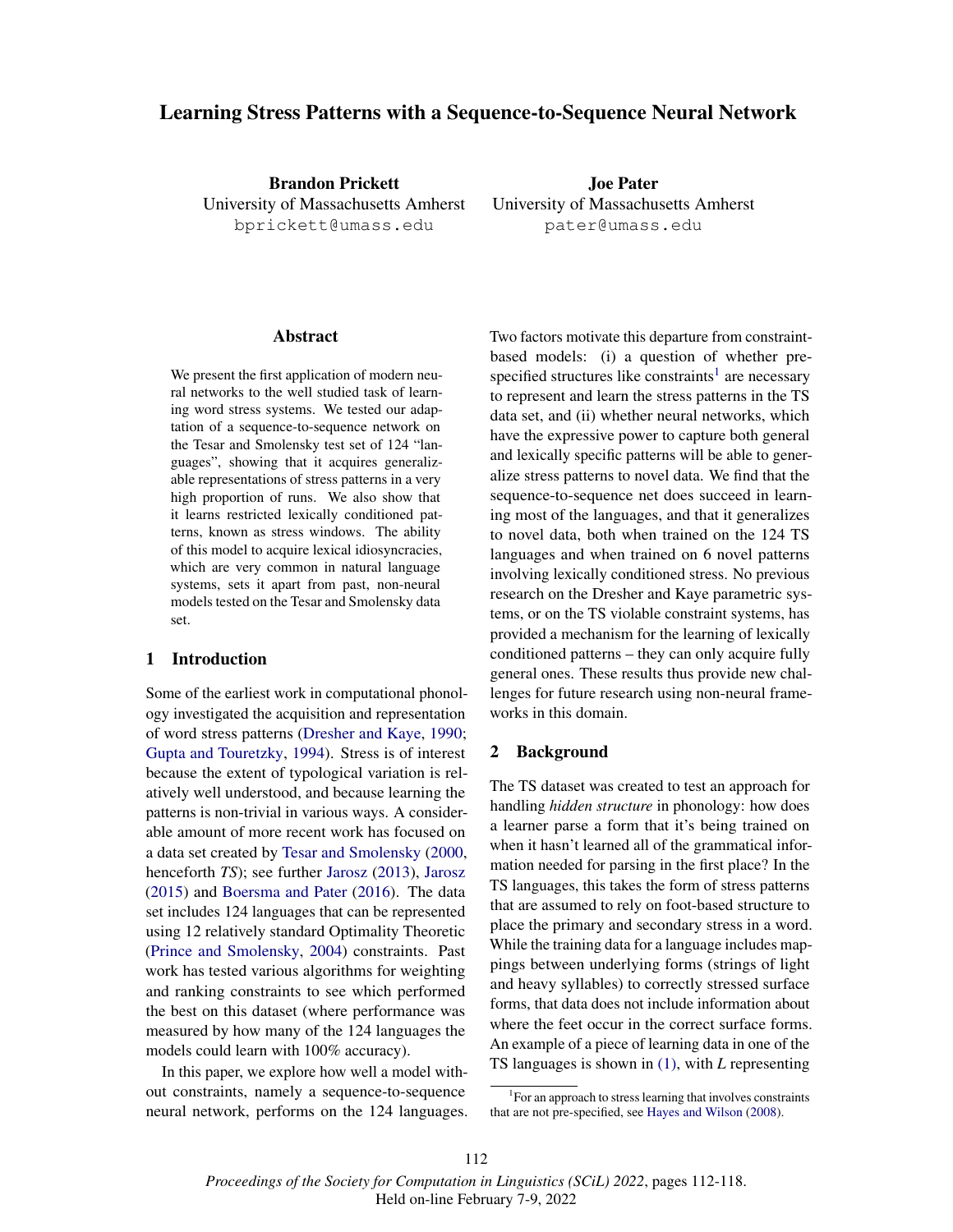light syllables and *L1* representing a syllable with primary stress.

#### (1)  $/L L L \rightarrow [L L 1 L]$

This datum illustrates the ambiguity present when learning stress patterns like these in a foot-based theory—this word could contain a left-aligned foot with iambic stress like [(L L1) L] or a right-aligned foot with trochaic stress like [L (L1 L)]. Each of the 124 languages consists of 62 mappings like this. The 62 input strings are all possible combinations of *L*s and *H*s for strings of 2 to 5 syllables in length, plus strings of 6 and 7 *L*s. For each input string, the candidate set of output strings consists of all possible parsings of the syllables into unary and binary feet, including ones where syllables are left unparsed. There is a minimum of one foot for each word. One of the stresses is designated as primary, and the candidate set has all possible primary stress placements.

Each output string has a corresponding vector of constraint violations, for the 12 constraints shown in (2). Each of the 124 languages in the test set can be generated by some OT ranking of these constraints. That is, some ranking can make a parsed structure optimal that is consistent with the stress pattern in the output of the learning datum, for all 62 target mappings.

- (2) Constraints from the TS Data Set (constraint definitions from Jarosz, 2013)
	- a. *FtBin*: Each foot must be either bimoraic or disyllabic.
	- b. *Parse*: Each syllable must be footed.
	- c. *Iambic*: The final syllable of a foot must be the head.
	- d. *FootNon-fin*: A head syllable must not be final in its foot.
	- e. *Non-fin*: The final syllable of a word must not be footed.
	- f. *WSP*: Each heavy syllable must be stressed.
	- g. *WordFoot-R*: Align right edge of the word with a foot.
	- h. *WordFoot-L*: Align left edge of the word with a foot.
	- i. *Main-R*: Align head foot with right edge of the word.
	- j. *Main-L*: Align head foot with left edge of the word.
	- k. *AllFeet-R*: Align each foot with right

edge of the word.

l. *AllFeet-L*: Align each foot with left edge of the word.

TS proposed that a learner uses its current grammar to parse a form and then updates its constraint rankings according to that parse. Most subsequent work (with the exception of Jarosz, 2015) has been based on this general premise (Jarosz, 2013; Boersma and Pater, 2016).

TS found that when they ran their model 10 times on each of the 124 languages in the data set, it achieved perfect accuracy on a language 60.48% of the time. Boersma and Pater (2016) found that when they used a similar parsing strategy, but with numerically weighted constraints instead of ranked ones, and with a stochastic component in the parsing process, languages were learned fully correctly 88.63% of the time. Jarosz (2013) pushed performance on this data set even further, showing that by revising the parsing strategy, success could be achieved 94.19% of the time over 10 runs of the 124 TS languages.

The state-of-the-art on the TS data for constraintbased models (95.73%) was achieved by Jarosz (2015) whose model used a pair-wise ranking grammar with a learning algorithm inspired by expectation maximization (Dempster et al., 1977). This allowed the model to avoid the problem of parsing altogether, since it was able to sample the mappings that various constraint rankings create over the course of acquisition to see which were most likely to improve its performance.

#### 3 Our Model

While various neural network architectures have been used in phonology, such as feedforward networks (e.g., Gupta and Touretzky, 1994; Moreton, 2012), simple recurrent networks (e.g., Hare, 1990), and convolutional neural networks (e.g., Beguš, 2020), here we focus on the sequence-to-sequence architecture (Seq2Seq Sutskever et al., 2014).

This architecture was originally constructed for machine translation, but is convenient for modeling phonological mappings since it can straightforwardly map between strings of differing lengths, needed for dealing with processes like epenthesis and deletion. This is accomplished by processing the input and output strings with separate recurrent neural networks. The input is fed into the first network (called the *encoder*), which has no output layer. The recurrent connections of the encoder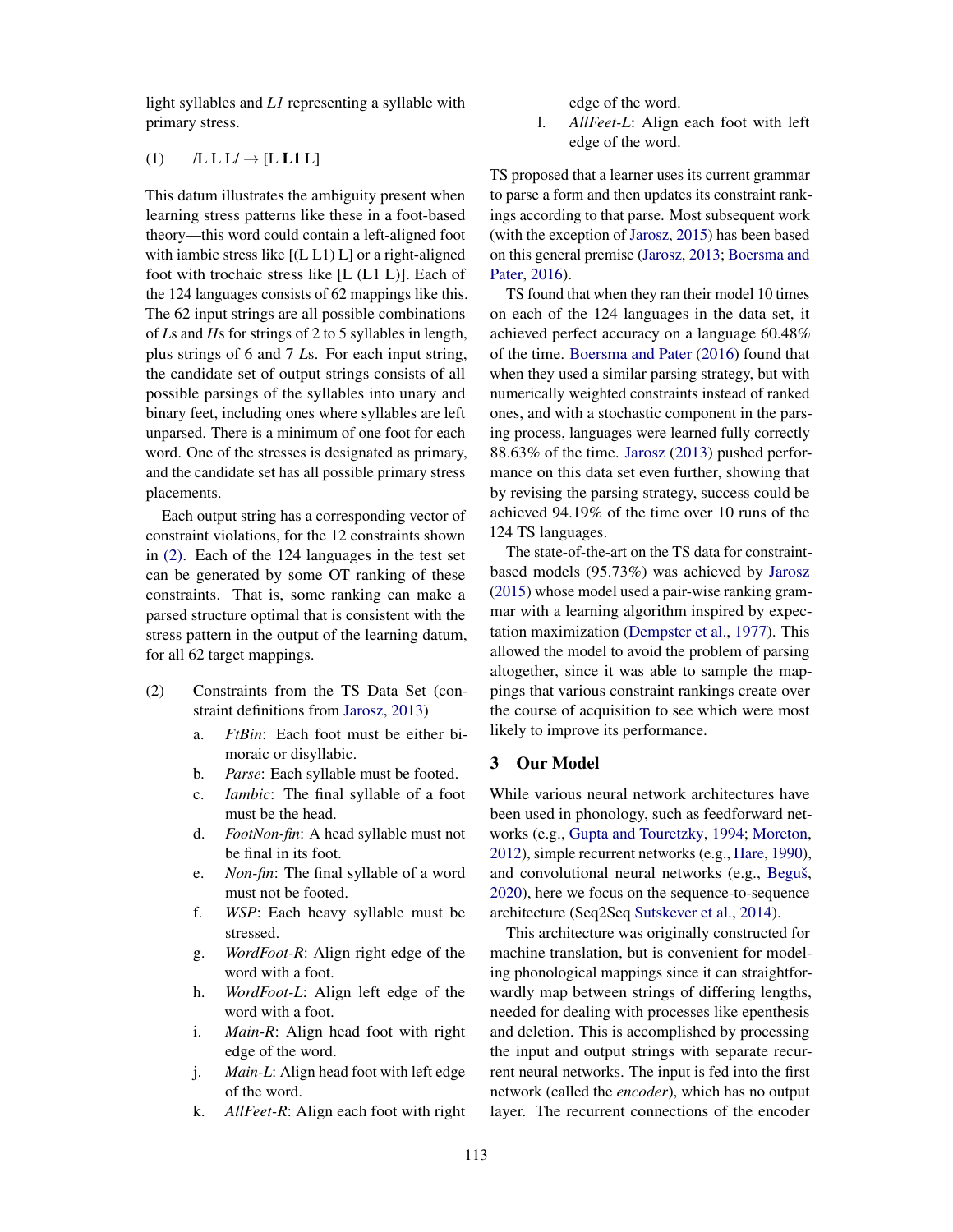then pass information about the input to the second network (called the *decoder*), which has no input, but *does* have an output layer.

A number of studies have shown that when applied to phonological patterns, Seq2Seq networks display similar learning biases to humans (Prickett, 2019, 2021) and also generalize in a humanlike way on phonological and morphological tasks (Kirov and Cotterell, 2018; Prickett et al., 2018); see Corkery et al. (2019) for some caveats.

In this paper, we test the Seq2Seq architecture with both GRU (Cho et al., 2014) and LSTM (Bengio et al., 1994) layers. While both were created to help recurrent networks learn longer dependencies (specifically by addressing the problem of *vanishing gradients*; Bengio et al., 1994), past work has found that some differences exist in the biases each kind of layer has. For example, GRU layers have been shown to be biased against learning countingbased patterns that LSTMs easily acquire (Weiss et al., 2018).

In all of the simulations presented here, the network had 2 layers each in its encoder and decoder, with 20 units in each layer, and hyperbolic tangent activation functions throughout. The learning algorithm Adam (Kingma and Ba, 2015), with a batch size of 1, was used to minimize the mean squared error between the model's output and the correct output throughout learning. We leave performing a proper grid search to determine how well our results generalize to other hyperparameter settings to future work.

## 4 Methods and results<sup>2</sup>

### 4.1 Original Tesar and Smolensky (2000) Languages

We first tested our model to see how well it could learn the 124 original languages in the TS data set. In each input string, a timestep for the model represented a single syllable, with a [syllable weight] feature distinguishing between light  $(=-1)$  and heavy  $(= 1)$  syllables. In the output, timesteps again represented individual syllables, with the features [stress] and [primary] used to distinguish between syllables with primary stress (values of 1 and 1, respectively), secondary stress (values of 1 and −1, respectively), and no stress (values of −1 and −1, respectively).

We ran the model with a learning rate of .0005 for 500 epochs once on each of the 124 languages in the TS set. We tried versions of the Seq2Seq architecture with both GRU and LSTM layers in them and found that both layer types achieved perfect accuracy<sup>3</sup> in 98.39% (122/124) of the languages. This represents the highest rate of success for any model on this test set. However, it's unclear whether the model was actually encoding generalizable information, or just memorizing the 62 mappings present in each language, which would be a fairly trivial task.

Previous research has used the constraints in (2), which are all defined to hold for any string of a particular phonological type. They provide no way of encoding a situation in which two strings of a given type behave differently, as occurs in many real languages (in "exceptions", or more generally in lexically conditioned patterns). The acquired constraint-based grammars are therefore guaranteed to generalize, though at the cost of not being able to capture lexically conditioned patterns. In what follows, we test whether our learner does learn generalizable representations of the data by including multiple tokens of each type of input string. We then turn to the question of whether it can learn lexically conditioned stress patterns, including restrictions on the distribution of lexical stress.

## 4.2 Generalization from Tesar and Smolensky (2000) Languages

To test whether the Seq2Seq network was learning generalizable patterns or just memorizing the mappings in each language, we introduced an extra set of "lexical" features to the inputs of the TS data set. These features were implemented as a random, base-2 label for each of the tokens in training, representing the different tokens of each mapping that one would expect in an actual language. For example, the mapping from (1) would have multiple copies in training, each of which had a unique, non-zero label in their input, as illustrated in (3). These are meant to represent multiple words in a language with three light syllables and penultimate stress (like English *banana* and *cabana*).

 $2^2$ For the software used in the simulations presented here, see https://github.com/blprickett/Neural-Network-Stress.

<sup>3</sup>Since the network's output takes the form of a vector of real-numbered feature values, each mapping was considered correct if every feature in every timestep of its output had the correct sign (positive or negative), given that mapping's input.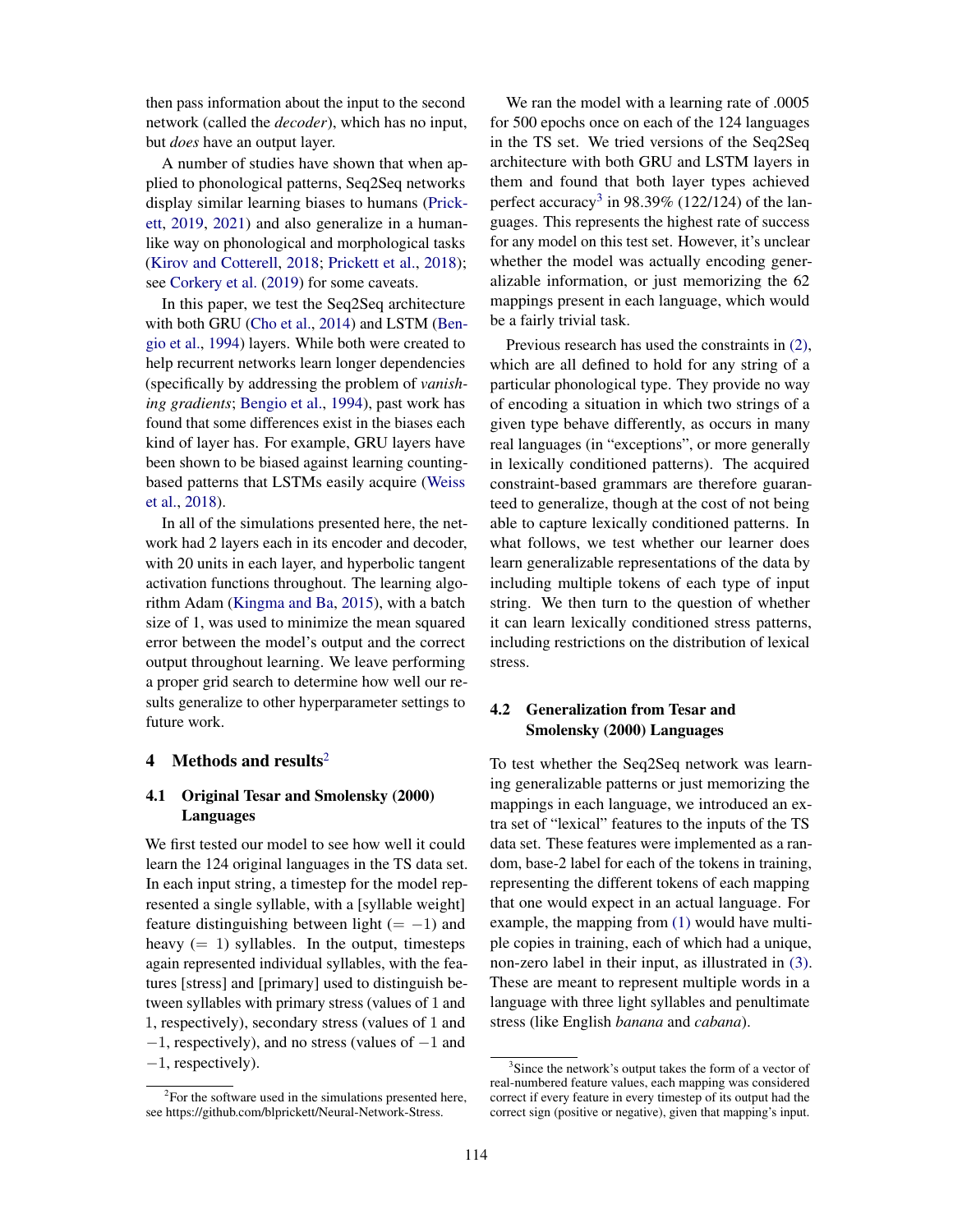Table 1: Percent of languages with perfect accuracy in training and testing.

| Tokens per Type | $\perp$ Training | Testing |
|-----------------|------------------|---------|
|                 | 86.29            | 44.35   |
|                 | 98.39            | 90.32   |

- (3) Examples of Multiple Tokens of the Same Mapping Type
	- a. /L L  $L/_{0101} \rightarrow$  [L L1 L]
	- b.  $/L L L_{1111} \rightarrow [L L1 L]$
	- c.  $/L L L_{0001} \rightarrow [L L1 L]$

Crucially, each token that belonged to the same mapping type had the same output in all of these simulations (that is, there was no lexical conditioning in any of the stress patterns). We created two sets of data using this system: one that had 3 tokens for each of the 62 mapping types in each of the TS languages and one that had 6 tokens for each of the types.

We ran the GRU version of the Seq2Seq model on these two data sets with a learning rate of .0005 for 200 epochs. At the end of training, we tested the model on 62 novel pieces of data, each of which represented one of the mapping types from training, but with only 0's for the lexical label features. If the network learned a generalizable pattern from training, it should correctly map all 62 of the novel testing items. The results for training and testing on both data sets are shown in Table 1.

These results suggest that, with enough tokens per type, the Seq2Seq network *does* generalize correctly from almost all (112 out of 124) of the languages in the TS data. Additionally, the accuracy on both training and testing increased with the number of tokens per type, suggesting that a number of tokens higher than 6 might allow the model to do even better on both. Natural languages of course tend to have more than six words with a given type of stress pattern, at least for shorter words.

### 4.3 Languages with Lexically Conditioned Stress

The final test of our model did not directly use any of the languages from the TS data set. Instead, we used the 62 input syllable strings from the TS languages and created output stressings for them using 6 novel patterns. These patterns involved *stress windows* (Kager, 2012), meaning they allowed stress to appear on any of a set of contiguous syllables at the word edge in the output, with the syllable

that's stressed in a specific word being lexically specified.

Our patterns involved two basic types of window: right aligned and left aligned. Each pattern had windows of size 2, meaning the right aligned languages always had stress on their ultimate or penultimate syllables and the left aligned languages always had stress on the first or second syllables. The other feature that varied across languages was how likely stress was to occur on each of the two syllables in a window. We created three conditions for this variable: languages in which the first syllable of a window was stressed 25% of the time and second was stressed 75%, languages in which both syllables in the window were equally likely to be stressed, and languages in which the first syllable of a window was stressed in 75% of words and the second was stressed in 25% of them.

These two variables created 6 total languages to test the model on. In every language, there were 4 tokens for each mapping type, with the proportion of first syllable/second syllable stress in types' windows being the same as the language itself. This is illustrated in (4) for the language with left-aligned windows and stress on the first syllable of the window in 25% of words.

#### (4) Examples of Stress Window Data

a.  $/L L L L_{0101} \rightarrow [L1 L L]$ <br>b.  $/L L L L_{1111} \rightarrow [L L1 L]$ 

b.  $/L L L L_{1111} \rightarrow [L L1 L]$ <br>c.  $/L L L L_{0001} \rightarrow [L L1 L]$ 

c.  $/L L L L_{0001} \rightarrow [L L1 L L]$ <br>d.  $/L L L L_{1001} \rightarrow [L L1 L]$  $\text{/L L L } L_{1001} \rightarrow \text{[L L1 L]}$ 

We trained the model ten times on each of these 6 languages, with a learning rate of .005, until the model reached perfect accuracy on the training data. The LSTM model was able to reach this criterion for all 6 languages, while the GRU was unable to reach it for any of them in a reasonable number of epochs (we tried a variety of values for this, running the GRU model for up to 10,000 epochs with no success). At the end of training, we tested the model on novel data that had values of zero for all of the lexical label features to see how it generalized these lexically specified patterns. Table 2 shows the results on testing data for the LSTM model (no GRU results are shown since that model never succeeded in training).

With the exception of the language with left aligned windows and stress on the second syllable 25% of the time, the model seems to generalize to novel data in a way that reflects the statistics of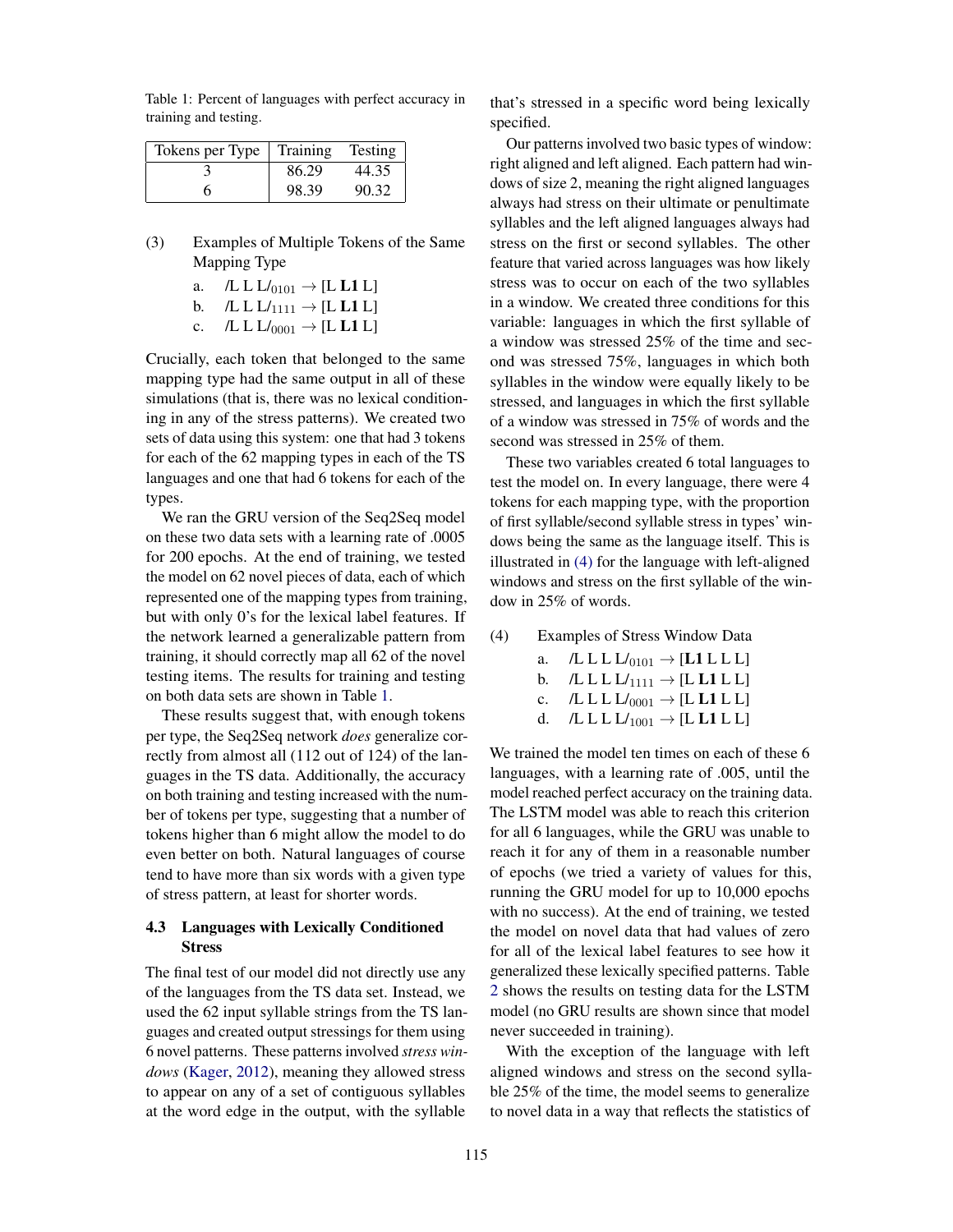| Edge of the | Prob. in | Model's Results |
|-------------|----------|-----------------|
| Word        | Training | on Testing (SD) |
| Left        | .75      | 0.874(0.15)     |
| Right       | .75      | 0.749(0.22)     |
| Left        | .5       | 0.706(0.23)     |
| Right       | .5       | 0.554(0.27)     |
| Left        | .25      | 0.123(0.19)     |
| Right       | .25      | 0.332(0.26)     |

Table 2: Proportion of words in each language in which the window's second syllable is stressed.

the language it was trained on (with perhaps a bias toward stressing the second syllable more often). These results suggest that the LSTM model not only successfully learns these patterns that involve lexically conditioned stress but also can keep track of general statistical trends in the language, as has been experimentally documented for humans (see, e.g., Ernestus and Baayen, 2003).

#### 5 Discussion

#### 5.1 Comparison with earlier research

Our results on the TS data set with a Seq2Seq model are comparable to the best achieved with constraint based models. It is difficult to compare directly, since the 98.39% accuracy achieved in the first set of simulations, as well as on the training data in the 6 lexical item condition, could be attributable to the model simply representing each of the individual mappings, rather than learning generalizable representations. Nonetheless, the fact that it generated the correct stress pattern for 90.32% of the unseen tokens when there were 6 tokens of each type in the training data shows that it is capable of learning these patterns in a generalizable way with a high degree of accuracy.

None of the prior research on the TS data set provided a means for representing lexical idiosyncrasy, cases where two words of the same syllable shape have different stress patterns. There is a body of prior work on constraint-based approaches to lexical idiosyncratic phonology, however. Tesar (2006) presents an approach to learning exceptions in terms of contrastive specification of underlying features, Pater et al. (2012) propose an alternative that uses constraints on Underlying Representations within a MaxEnt learning framework, Moore-Cantwell and Pater (2016) explore the use of lexically specific constraints in MaxEnt, Hughto et al. (2019) study similar lexically scaled constraints,

and Nazarov (2018) presents another approach to learning lexically specific constraints. All of this work has been done on very small systems, and it is not immediately clear how well the proposals will scale up to cases with even the number of constraints in the TS test set, let alone constraint sets that are large enough to deal with the complexity of less idealized individual languages, and of a fuller typology.

#### 5.2 Future Work

A number of avenues exist for future work. The results presented in §4.2 made the TS data set more realistic by introducing multiple lexical tokens for each type of mapping. Making the TS data even more realistic is one potential future direction, for example, by representing inputs and outputs as strings of phonemes rather than just strings of light and heavy syllables.

Another question to investigate is how well this model and previous computational models of stress deal with other patterns involving exceptionality. The stress window languages introduced in 4.3 are a step in this direction, but more complex patterns of lexically conditioned stress could be explored. The constraint-based models previously tested on the TS data set had no way to represent lexical information, so equipping these simpler models with a way to handle such patterns (with, e.g., *lexically indexed constraints*; Pater, 2009) could also be fruitful.

A limitation of the TS data set is that it is based on a factorial typology of constraints rather than a real-world typology of stress-based patterns. Future work should sort through these artificially constructed languages to see which of them have realworld counterparts and which are unattested. At that point, looking closer at the learning difficulty across languages might help to explain why some are absent from the typology. Gupta and Touretzky (1994) provide an analysis of their learning results with a neural model that gives an example of how this research could proceed.

Finally, computational phonology often involves comparing predictions made by models to human behavior in artificial language learning studies (e.g., Wilson, 2006). Such studies involving stress patterns *do* exist (e.g., Carpenter, 2016), and future work should compare the aquisition and generalization observed in them to that of computational models of stress learning.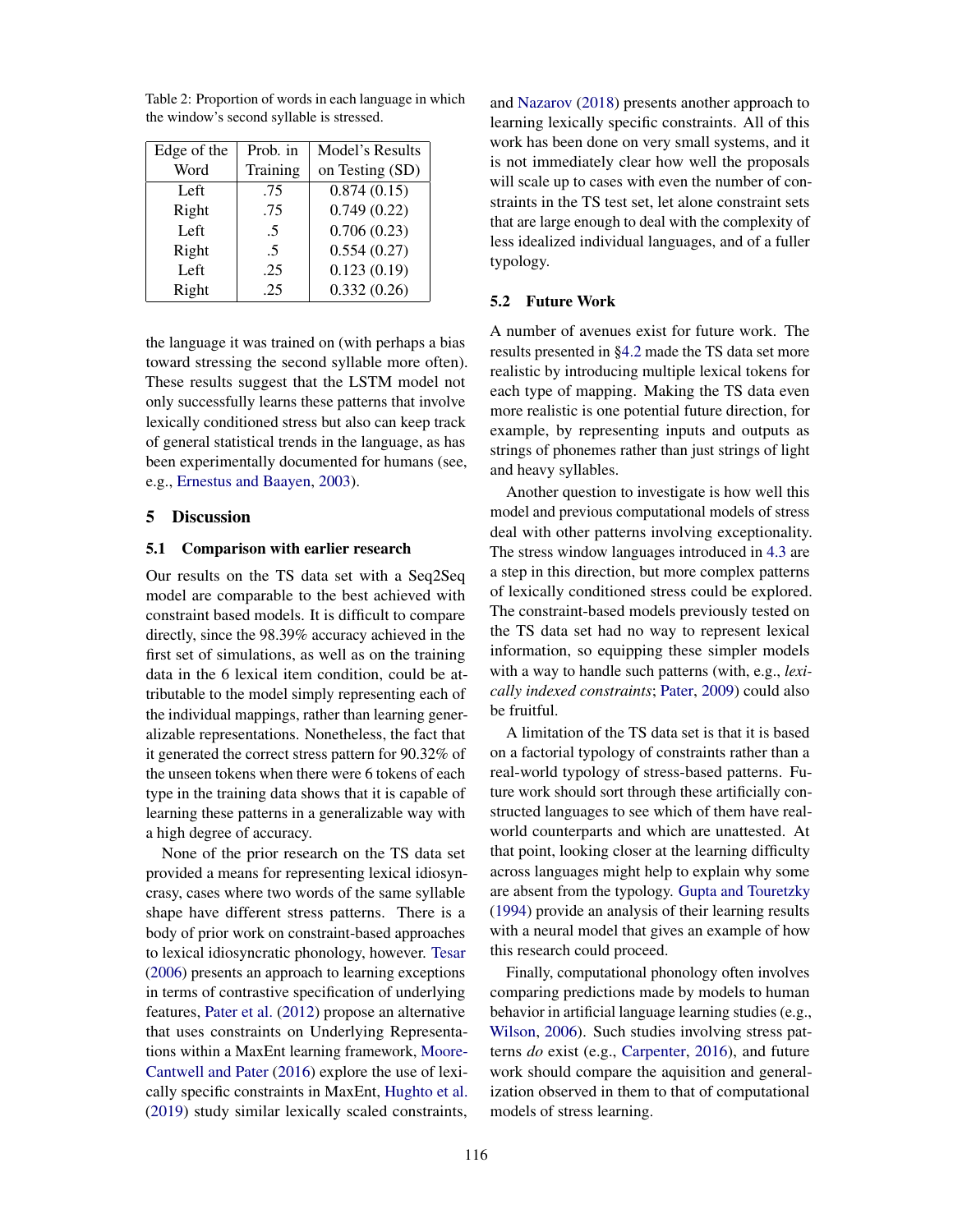#### 5.3 Conclusions

In this paper, we presented results showing that a Seq2Seq neural network can successfully learn a variety of stress patterns. Using the Tesar and Smolensky (2000) data set (a commonly cited benchmark for models of stress), we were able to show that the network outperformed past models when tested on how many of the languages in the data set it could acquire perfectly.

We then created an extension of this data set that included multiple tokens of each relevant mapping type in the 124 languages, and differentiated these tokens using lexically specific labels for each word. When the model was given data that included six tokens for each mapping type from the original data set, its performance on novel test items was comparable to past, state-of-the-art approaches.

Finally, we showed that the LSTM-based model could successfully learn lexically-conditioned patterns involving stress windows (Kager, 2012), something that past constraint-based models of hidden structure do not have the expressive power to do.

Taken together, these results show that (i) prespecified constraints are not necessary for a model to succesfully learn and generalize stress-based patterns and (ii) while the neural network we used had the ability to simply memorize the mappings we were training it on, it instead learned a general pattern for most languages that could be applied to novel forms.

### Acknowledgements

We would like to thank the UMass Sound Workshop, as well as the audiences of the 2019 Manchester Phonology Meeting and the 2021 Annual Meeting on Phonology for helpful discussion of topics related to this paper. This research was supported by the National Science Foundation grant BCS 1650957.

### **References**

- Gašper Beguš. 2020. Modeling unsupervised phonetic and phonological learning in generative adversarial phonology. *Proceedings of the Society for Computation in Linguistics*, 3(1):138–148.
- Yoshua Bengio, Patrice Simard, and Paolo Frasconi. 1994. Learning long-term dependencies with gradient descent is difficult. *IEEE transactions on neural networks*, 5(2):157–166.
- Paul Boersma and Joe Pater. 2016. Convergence properties of a gradual learner in Harmonic Grammar. In John J. McCarthy and Joe Pater, editors, *Harmonic Grammar and Harmonic Serialism*, pages 389–434. Equinox Publishing, Bristol, Connecticut.
- Angela C Carpenter. 2016. The role of a domainspecific language mechanism in learning natural and unnatural stress. *Open Linguistics*, 2(1).
- Kyunghyun Cho, Bart Van Merrienboer, Caglar Gul- ¨ cehre, Dzmitry Bahdanau, Fethi Bougares, Holger Schwenk, and Yoshua Bengio. 2014. Learning phrase representations using rnn encoder-decoder for statistical machine translation. *arXiv preprint arXiv:1406.1078*.
- Maria Corkery, Yevgen Matusevych, and Sharon Goldwater. 2019. Are we there yet? Encoder-decoder neural networks as cognitive models of English past tense inflection. *arXiv:1906.01280 [cs]*. ArXiv: 1906.01280.
- Arthur P. Dempster, Nan M. Laird, and Donald B. Rubin. 1977. Maximum likelihood from incomplete data via the EM algorithm. *Journal of the Royal Statistical Society: Series B (Methodological)*, 39(1):1– 22.
- B. Elan Dresher and Jonathan D. Kaye. 1990. A computational learning model for metrical phonology. *Cognition*, 34(2):137–195.
- Mirjam Ernestus and R Harald Baayen. 2003. Predicting the unpredictable: Interpreting neutralized segments in dutch. *Language*, pages 5–38.
- Prahlad Gupta and David S. Touretzky. 1994. Connectionist models and linguistic theory: Investigations of stress systems in language. *Cognitive science*, 18(1):1–50.
- Mary Hare. 1990. The role of trigger-target similarity in the vowel harmony process. In *Annual Meeting of the Berkeley Linguistics Society*, volume 16, pages 140–152.
- Bruce Hayes and Colin Wilson. 2008. A maximum entropy model of phonotactics and phonotactic learning. *Linguistic inquiry*, 39(3):379–440.
- Coral Hughto, Andrew Lamont, Brandon Prickett, and Gaja Jarosz. 2019. Learning Exceptionality and Variation with Lexically Scaled MaxEnt. Publisher: University of Massachusetts Amherst.
- Gaja Jarosz. 2013. Learning with hidden structure in optimality theory and harmonic grammar: Beyond robust interpretive parsing. *Phonology*, 30(1):27– 71.
- Gaja Jarosz. 2015. Expectation driven learning of phonology. *Ms., University of Massachusetts Amherst*.